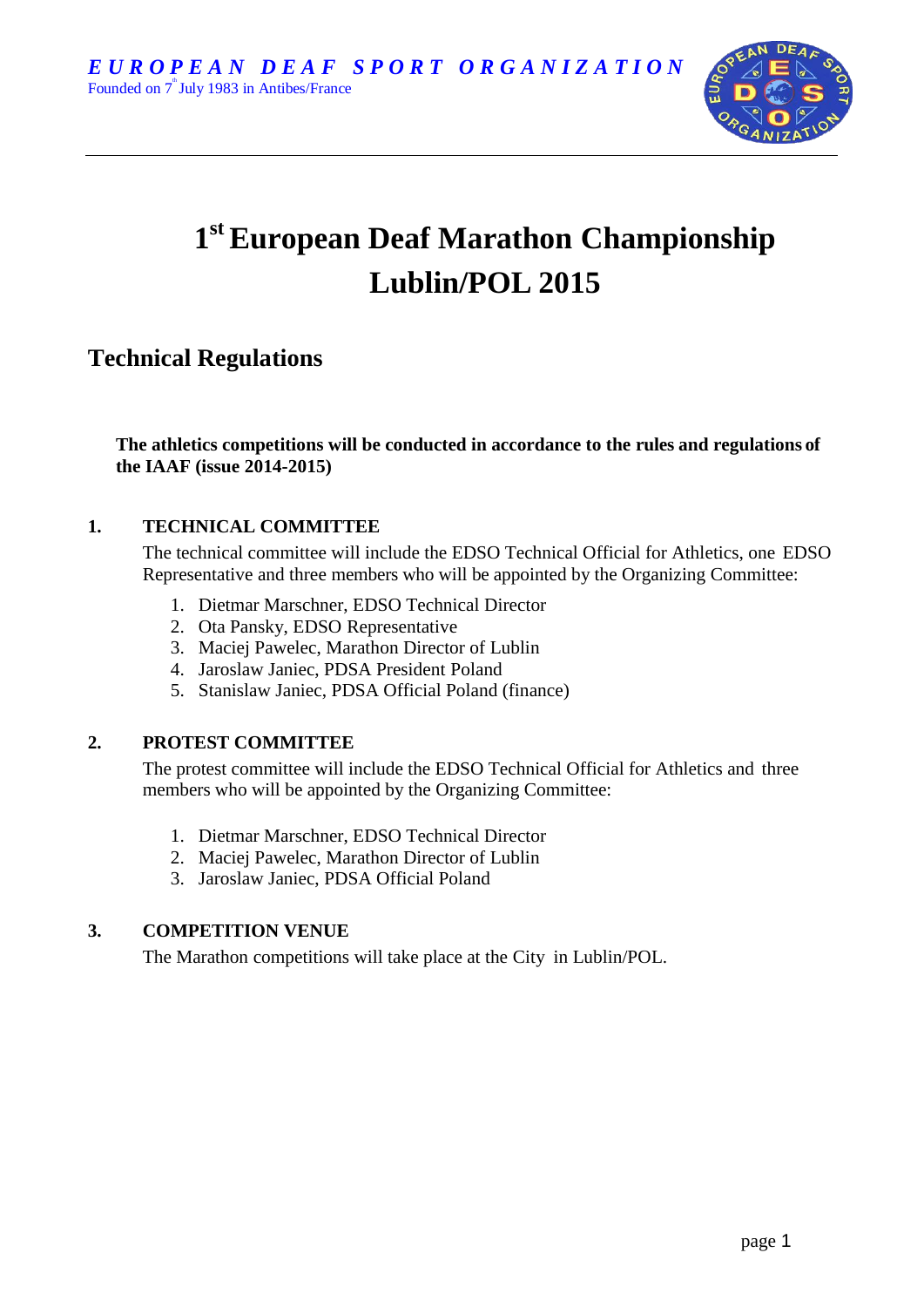

# **4. TRAINING VENUE**

#### **Separate training**

There will be separate training session and warm up session at City.

#### **5. EVENTS**

The 1<sup>st</sup> European Deaf Marathon Championship comprises of the following 3 events:

| Men       | <b>Women</b> |
|-----------|--------------|
| 42.195 km | 42.195 km    |

# **7. SCHEDULE**

The present schedule for the competition refers to the actual number of participants entered on  $10^{th}$  Dec 2014 and may be subject to alterations. The final schedule for the competitions will be issued shortly before the start of the competitions.

# **8. COMPETITIONS REGULATIONS**

The Athletics competitions will be conducted in accordance with the Rules and Regulations of the IAAF from 2014 - 2015. In case of disagreement in the interpretation of the Rules and Regulations, the English text shall prevail. Unforeseen incidents not covered by the Rules and Regulations shall be dealt with as follows:

Cases of a general nature will be resolved in accordance with EDSO guidelines.

#### **Technical questions shall be resolved according to the technical regulations and statements. If there isn't any specification, the IAAF compendium, issue 2014 - 2015 shall be consulted. All requests may be posed at the technical meeting**

#### **8.1 Participation**

Only athletes who comply with the EDSO guidelines are entitled to take part in the Marathon competitions of the European championships.

- **8.2.1. Individual Events:** Individual Events: each national association may enter six (6) athletes for each event.
- **8.3. Entries**
- **8.3.1.** Preliminary entries with an indication of the probable number of athletes in each sport and event must be submitted to EDSO representative, Ota Pansky by 10 December 2014 at the latest.
- **8.3.2.** The final entries with the names of each athlete indicating sport and event entered must be submitted to EDSO representative, Ota Pansky no later than 10 January 2015. Entries may be submitted by fax or e-mail followed by the original official entry form.
- **8.3.3.** No changes or additional entries will be accepted after 10 March 2015.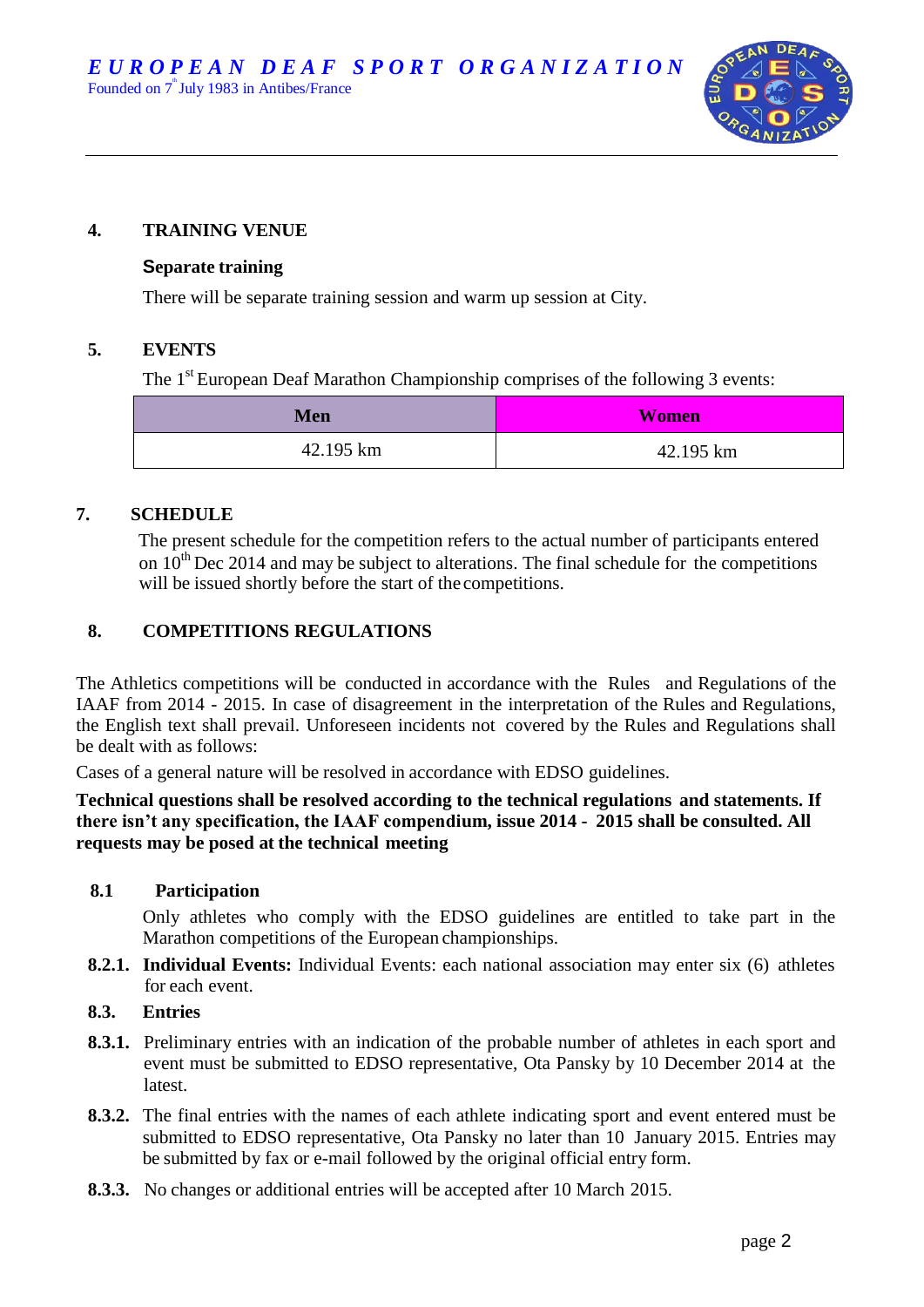

**8.3.4.** A fine of 20 Euro ( $\epsilon$ 20.00) is levied on each non-starting athlete with the exception of those presenting a doctor's declaration that he/she should not be allowed to start.

#### **8.4. Confirmation of Entries**

**8.4.1.** One day prior to the beginning of the competitions the athlete's intention to compete must be confirmed by himself or by the team manager. This system is to avoid unnecessary heats and qualifying rounds. The tournament centre is located at the City of Lublin

The athlete's registration office is located in the tournament centre. Athletes or team officials must ensure that the officials at the tournament centre confirm or delete each of their entries correctly.

The tournament centre will open on Saturday,  $0.9<sup>th</sup>$  May 2015 for the team managers to confirm the athletes for the first day of competition.

- **8.4.2.** The names of the competitors who will be competing must be reported to the technical committee at the technical meeting.
- **8.4.3.** Only competitors entered by name as in the list of 10<sup>th</sup> March 2014, and only in the events listed (with the exception of relays as noted in 8.2.2.), may be included on this form.

#### **8.5. Cancellation**

 In case an athlete fails to sign off from an event after confirmation or does not compete in all rounds of an event for which s/he has qualified, s/he may not be permitted to compete in any other event on that day of the competitions,

(please carefully note the wording of IAAF Rule 142.4)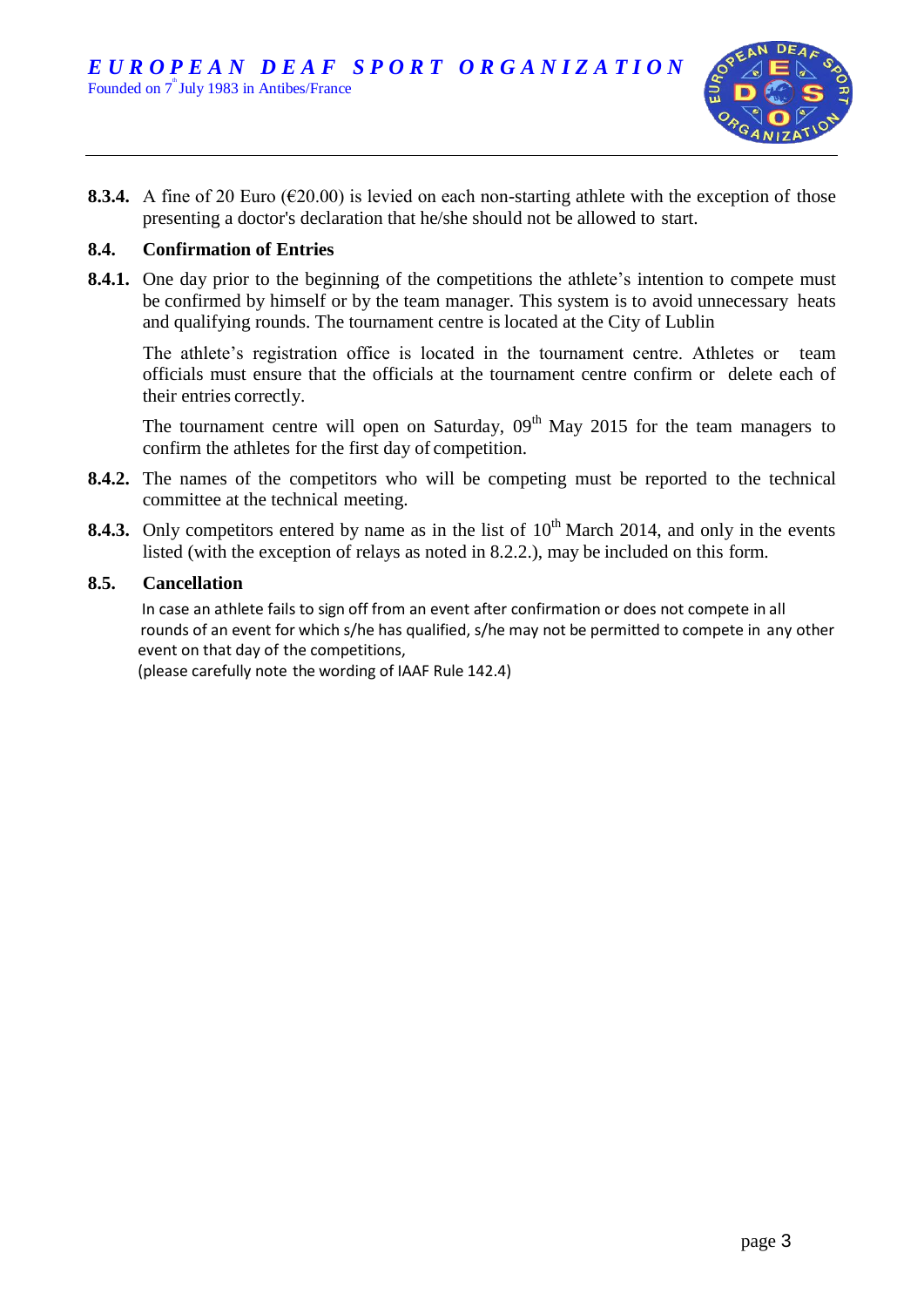

#### . **9. COMPETITION RULES AND REGULATIONS**

#### **9.1. Judges**

The athletics competitions of the  $1<sup>st</sup>$  European Deaf Marathon Championship will be supervised by certificated officials of the Poland Athletics Federation.

#### **9.2. Protests**

Protests concerning the result and procedure of an event first have to be submitted to the judges according to IAAF regulations. Objection at the competition's judge have to be submitted by writing on the respective protest form within 30 minutes after the decision of the judge (together with a fee of 50 Euro -  $(\epsilon 50.00)$ .

#### **9.3. Sports Clothing**

Each registered athlete shall wear the sportswear of the national federation they are designated to represent for the competitions. No impermissible advertising may be worn

#### **9.4. Post Event Procedures**

athletes must report immediately to the post event control centre located at the white tent (?) just after the finish line.

Doping controls may be carried out. If athletes have other events or duties (such as interviews or presentations) they should sign the acknowledgement and ask the companion to wait.

#### **9.5. Medal Ceremonies**

The medal ceremony will be held at an appropriate moment following the competition in a given event. Athletes taking part in the victory ceremony have to wear shoes and a full tracksuit in the colours of their national association. Team managers are requested to assist in ensuring athletes are readily available and correctly dressed.

#### **9.6. Hearing Aids**

The use of hearing aids or external cochlear implant aids is strictly forbidden in the call room, competition area and/or during the competition.

#### **10. TECHNICAL MEETING**

The first Athletics technical meeting will be held at a hotel "?", date 09th May 2015, 18:00hrs. Each participating national association may be represented by two (2) officials, of whom at least one must be deaf and, if necessary, an interpreter.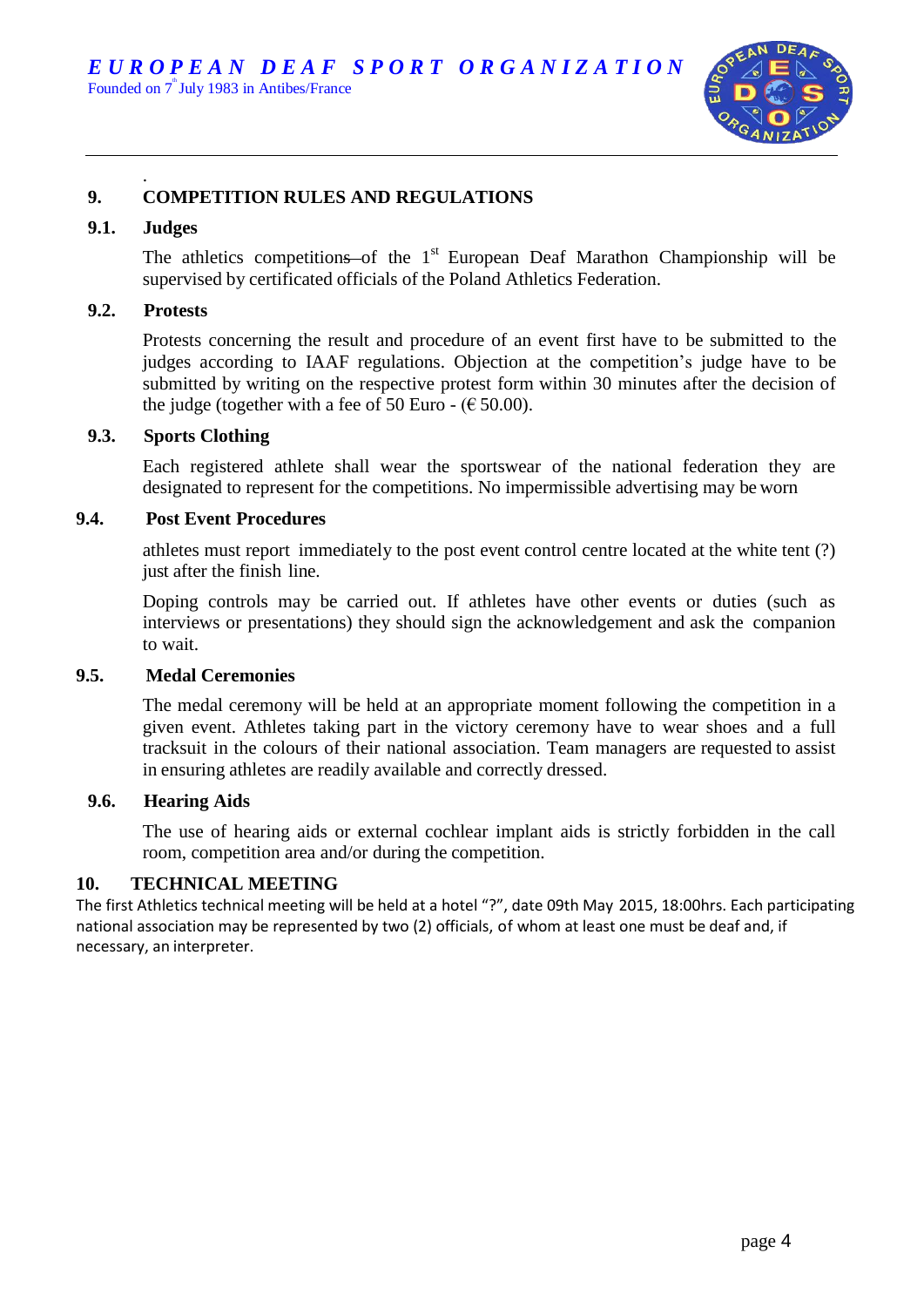EUROPEAN DEAF SPORT ORGANIZATION Founded on 7<sup>"</sup> July 1983 in Antibes/France

# RULE 250 **Road Races**

**Distances** 

1. The standard distances shall be: 10km, 15km, 20km, Half-Marathon, 25km, 30km, Marathon (42.195km), 100km and Road Relay. Note: It is recommended that the Road Relay race be run over the Marathon distance, ideally over a 5km loop course, with stages of 5km, 10km, 5km, 10km, 5km, 7.195km. For a junior Road Relay, the recommended distance is a Half-Marathon with stages of 5km, 5km, 5km, 6.098km.

Course

2. The races shall be run on made-up roads. However, when traffic or similar circumstances make it unsuitable, the course, duly marked, may be on a bicycle path or footpath alongside the road, but not on soft ground such as grass verges or the like. The start and finish may be within an athletic arena. Note (i): It is recommended that, for Road Races staged over standard distances, the start and finish points, measured along a theoretical straight line between them should not be further apart than 50% of the race distance. For approval of Records, see Rule

260.28 (b).

Note (ii): It is acceptable for the start, finish and other segments of the race to be conducted on grass or other non-paved surfaces. These segments shall be kept to a minimum.

3. The course shall be measured along the shortest possible route that an athlete could follow within the section of the road permitted for use in the race.

In all competitions under Rules  $1.1(a)$  and, where possible, (b), (c) and (f), the measurement line should be marked along the course in a distinctive colour that cannot be mistaken for other markings.

The length of the course shall not be less than the official distance for the event. In competitions under Rules 1.1(a), (b), (c) and (f), the uncertainty in the measurement shall not exceed 0.1% (i.e. 42m for the Marathon) and the length of the course should have been certified in advance by an IAAF approved course measurer.

Note (i): For measurement, the "Calibrated Bicycle Method" shall be used.

Note (ii): To prevent a course from being found to be short on future re-measurement, it is recommended that a "short course prevention factor" be built in when laying out the course. For bicycle measurements this factor should be 0.1% which means that each km on the course will have a "measured length" of 1001m.

Note (iii): If it is intended that parts of the course on race day will be defined by the use of nonpermanent equipment such as cones, barricades, etc. their positioning shall be decided not later than the time of the measurement and the documentation of such decisions shall be included in the measurement report.

Note (iv): It is recommended that for Road Races staged over standard distances, the overall decrease in elevation between the start and finish should not exceed 1:1000, i.e. 1m per km (0.1%). For approval of Records, see Rule 260.28 (c).

Note (v): A course measurement certificate is valid for 5 years, after which the course shall be remeasured even when there are no obvious changes to it.

4. The distance in kilometres on the route shall be displayed to all athletes.

5. For Road Relays, lines 50mm wide shall be drawn across the course to mark the distances of each stage and to denote that scratch line. Similar lines shall be drawn 10m before and 10m after the scratch line to denote the takeover zone. All takeover procedures, which, unless otherwise specified by the organisers, shall comprise a physical contact between the incoming and outgoing athletes, shall be completed within this zone.

**Start**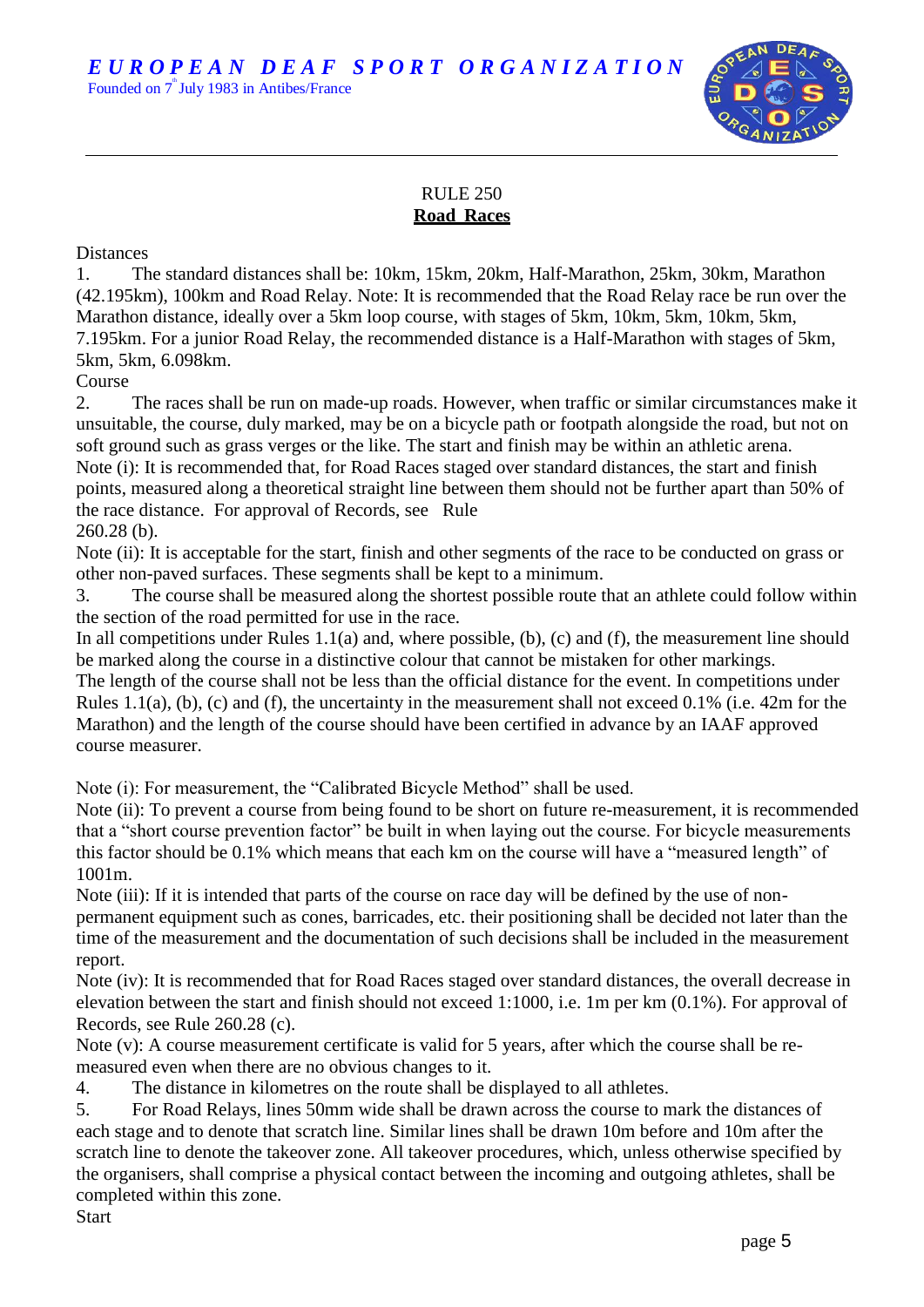

6. The races shall be started by the firing of a gun, cannon, air horn or like device. The commands for races longer than 400m shall be used (Rule 162.2(b)). In races which include a large number of athletes, five-minute, three-minute and one-minute warnings before the start of the race should be given. On the command "On your marks", the athletes shall assemble on the start line in the manner determined by the organisers. The Starter shall ensure that no athlete has his foot (or any part of his body) touching the start line or the ground in front of it, and shall then start the race.

Safety and Medical

7. (a) Organising Committees of Road Races shall ensure the safety of athletes and officials. In competitions held under Rules 1.1(a), (b), (c) and (f), the Organising Committee shall ensure that the roads used for the competition are closed to motorised traffic in all directions.

(b) A hands-on medical examination during the progress of an event by the official medical staff appointed by the Organising Committee and identified by armbands, vests or similar distinctive apparel shall not be considered assistance.

(c) An athlete shall retire at once from the race if ordered to do so by the Medical Delegate or a member of the official medical staff.

Drinking / Sponging and Refreshment Stations

8. (a) Water and other suitable refreshments shall be available at the start and finish of all races. (b) For all events, water shall be available at suitable intervals of approximately 5km. For events longer than 10km, refreshments other than water may be made available at these points.

Note (i): Where conditions warrant, taking into account the nature of the event, the weather conditions and the state of fitness of the majority of the competitors, water and/or refreshments may be placed at more regular intervals along the route.

Note (ii): Mist stations may also be arranged, when considered appropriate under certain organisational and/or climatic conditions.

(c) Refreshments may include drinks, energy supplements, foodstuffs or any other item other than water. The Organising Committee will determine which refreshments it will provide based on prevailing conditions.

(d) Refreshments will normally be provided by the Organising Committee but it may permit athletes to provide their own, in which case the athlete shall nominate at which stations they shall be made available to him. Refreshments provided by the athletes shall be kept under the supervision of officials designated by the Organising Committee from the time that the refreshments are lodged by the athletes or their representatives. Those officials shall ensure that the refreshments are not altered or tampered with in any way.

(e) The Organising Committee shall delineate, by barriers, tables or markings on the ground, the area from which refreshments can